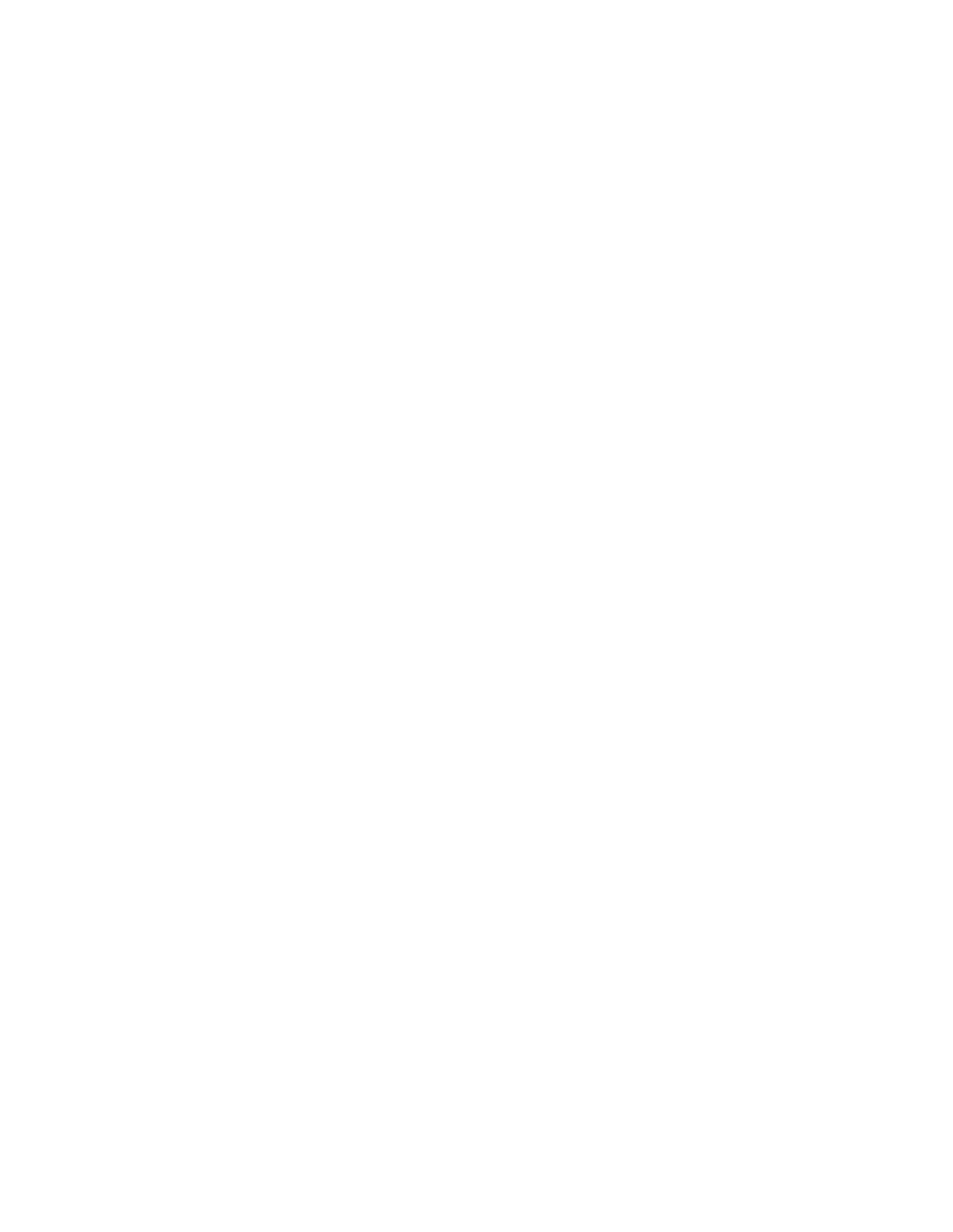**ADDED ENTRIES:** 

**MARRIAGES--NEBRASKA--WHEELER COUNTY**